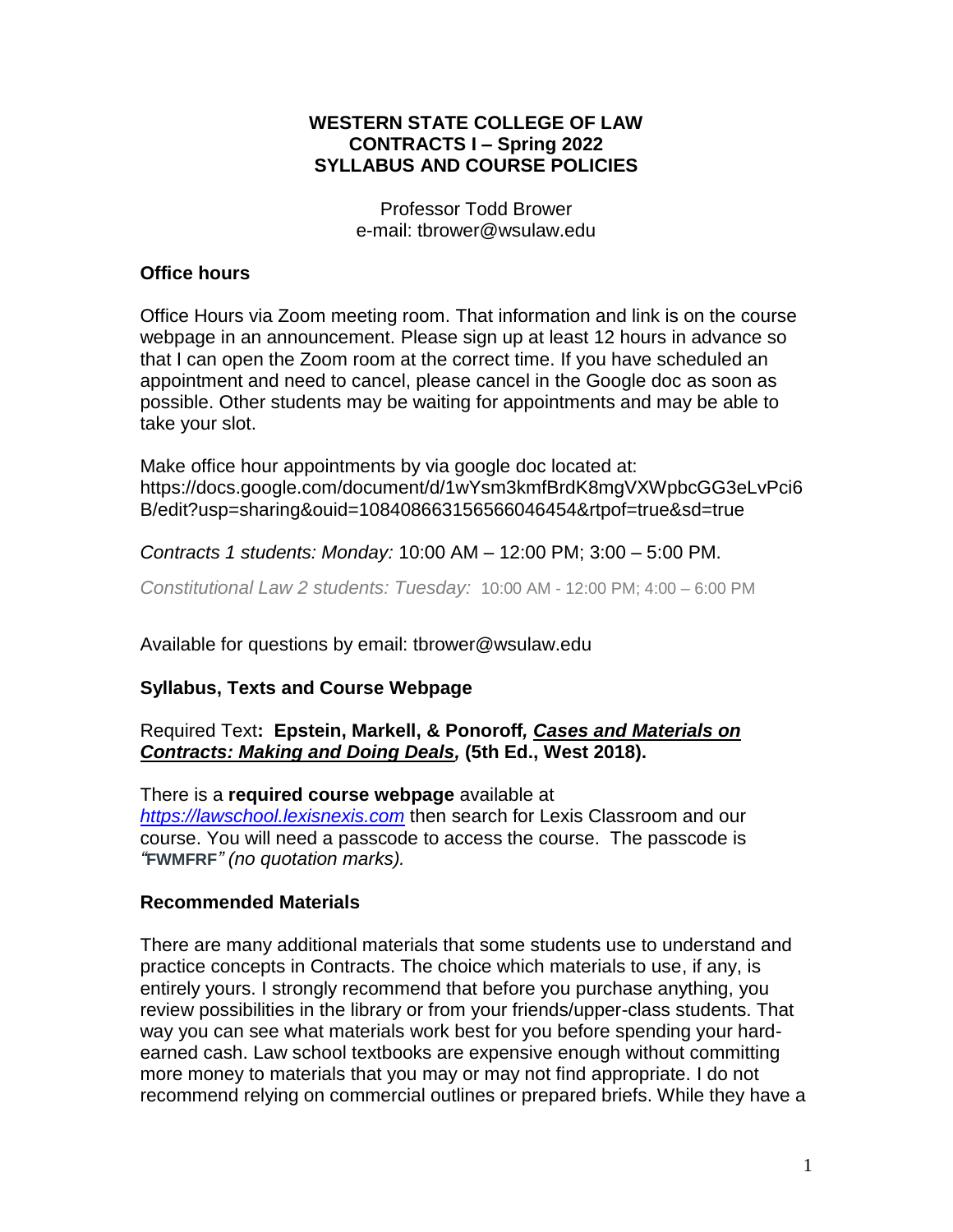certain value in summing up the concepts and material covered, they are no substitute for developing your own outline and taking notes on the cases. The process of outlining and synthesizing is itself one of the best ways to study and master the material.

Here are some of the available supplemental materials.

- Brian A. Blum, Examples and Explanations Contracts (7th ed. WoltersKluwer 2017). This book explains the substantive law of Contracts in a relatively compact format. It also contains good sample problems with answers.
- Marvin A. Chirelstein, Concepts and Case Analysis in Contracts (7th ed. Foundation Press 2013). This book becomes more useful the more you understand Contracts. That is, it can be tough in the beginning of the course; but as you understand more about the subject, the explanations and discussions are more effective and beneficial.
- Bruce M. Price, Siegel's Contracts Essay and Multiple-Choice Questions and Answers (WoltersKluwer). This book features exercises organized by topic. The essays often cover more than one topic, so this book is good for final exam preparation and issue-spotting practice, but less useful in the beginning of each semester.
- Scott J. Burnham, Q & A, Contracts, (2nd ed. Carolina Academic Press) Although occasionally difficult, this book contains good multiple-choice questions for each topic.
- John Calamari and Joseph Perillo, Black Letter Outlines Contracts (5th ed. West). In addition to explaining the law and giving several examples of the various topics, this book contains True/False, multiple-choice and short essay questions with suggested answers.
- Jeff Ferriell, Understanding Contracts (LexisNexis). This Contracts text explains the law but has no practice problems.
- E. Allan Farnsworth, Contracts (4th ed. WoltersKluwer 2004);
- or
- Joseph M. Perillo, Calamari & Perillo on Contracts (7th ed. West 2013).

Both the Farnsworth and Calamari & Perillo texts are classic "Hornbooks," onevolume treatises on contract law. They go into considerably more depth than the other books, can be dense, and probably contain more information than you might need now. Nevertheless, some students have found them excellent supplements in certain areas of the course which need greater depth. Copies of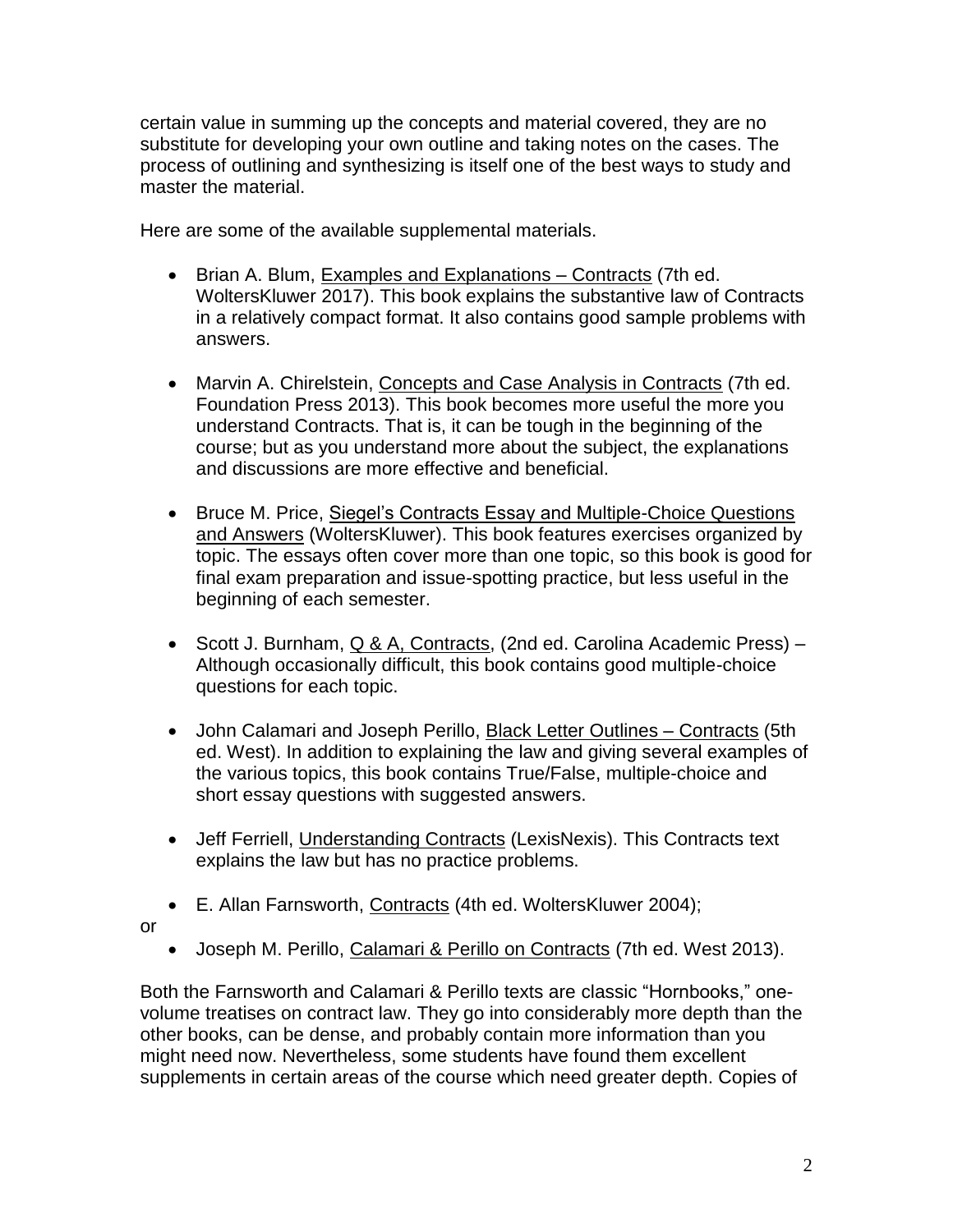both should be on reserve at the Library, along with many of the other supplements.

Finally, the authors of our casebook, Epstein, Markell and Ponoroff, have a short explanatory text, A Short & Happy Guide to Contracts (2nd ed. West 2019), if you can't get enough of the authors' jokes and writing style.

## **Class Preparation and Expectations**

Class preparation begins with reading and thinking about the material in the assigned casebook pages. It is also important to work through the questions before/after the cases in the casebook. Those are important for your understanding and applying the principles that the case and casebook discuss. Law school is not only about learning doctrine, but also about applying it to concrete situations. The questions, comprehension checks, and discussion groups are important parts of that process.

The required textbook is to be brought to all classes. It is very important to do all the reading, as not all materials will be discussed in class. You are required to read, watch, and do all required assignments before class in addition to the casebook reading. Additional assignments and handouts may be assigned as need arises and information about those assignments will be posted on our course webpage.

You are also responsible for checking the course webpage and doing assignments online in the time allotted. Readings and problems and outside assignments are to be completed by the due dates listed there. Once assignment and submission deadlines have passed, you will not be able to submit or access those materials unless specifically mentioned or permitted.

Preparation and work for class is normally expected to be at least two hours of out of class work for every hour we spend in class. This includes not only the required reading, but also the assignments, quizzes, and material found on the course webpage.

# **Important information for this class**

This class is structured differently from most other law school classes in several respects; it calls on you, the student, to be responsible for different things, for different parts of your learning, and for different activities both in class and outside. Much of our class time will be spent discussing problems assigned on the course webpage or in the book. You are to work through and write short and long answers (as instructed in each assignment online) to those problems before class; we will discuss them and solutions to them in class. This is how you will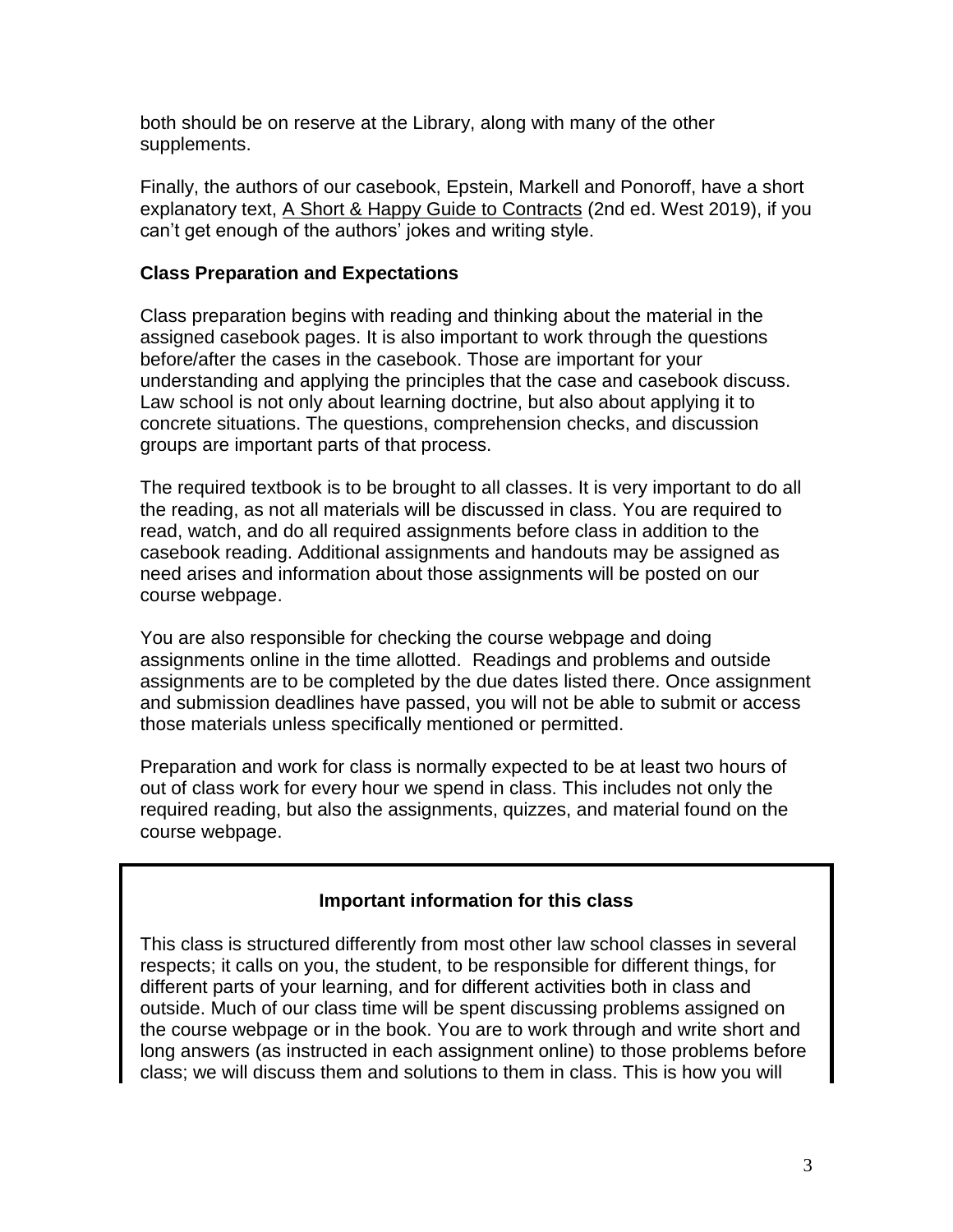learn to apply the cases and materials to act like a lawyer and solve concrete Contracts law problems and issues.

Because this class is entirely online for at least part of the semester, you are responsible for making your best efforts to learn the material from the website, any supplements you find useful, and materials posted online. Much of your learning will primarily take place offline. I also may have videos or other outside materials in the course webpage that are required and will explain basic concepts and legal doctrine. All of that material is your responsibility to have completed before coming to class, so that in-class time will be spent on working on things that need to be done in real time, like doing problems and deciding how to spot issues, using cases like a practicing lawyer would and making appropriate arguments and solutions to concrete problems. Our in-class time together to focus on things on which you may need a teacher to work with you.

## **Course Coverage and Objectives**

Contracts I, the first semester of your course in the law of contracts, is a one semester, two-unit course. This course, like the second-semester, three-unit Contracts II, has three primary objectives or goals: (1) Students should develop good legal analytical skills, including the ability to recognize relevant facts and legal issues, analyze and utilize cases, rules of law, and public policy to come to reasonable legal conclusions based upon their analysis. (2) Students should master the fundamental rules of contact formation and remedies for breach of contract. (3) Students should be able to clearly express their understanding of the legal issues through oral and written means. Please also see the WSCL objectives listed at a later section of this document.

These three goals are not independent; rather, they are inextricably connected, and you will need to master of all of them. As you improve your analytical skills, your ability to understand the substantive law – contracts rules & standards – will increase substantially. Without some understanding of substantive contract law and an ability to identify relevant facts and law, you will be unable to express your ideas adequately on legal issues. Moreover, until you try to express your understanding of the law in your own words, you cannot be sure you have properly analyzed the law and facts and fully understand the concepts upon which you base your conclusions. Accordingly, you should seek to work on all of them when reading and preparing for class, when solving problems and hypotheticals, and when participating in class.

# **Examinations and Grading**

Each student will receive a numeric grade for the course. Course grades will be based on the midterm, final examination, and successful completion of other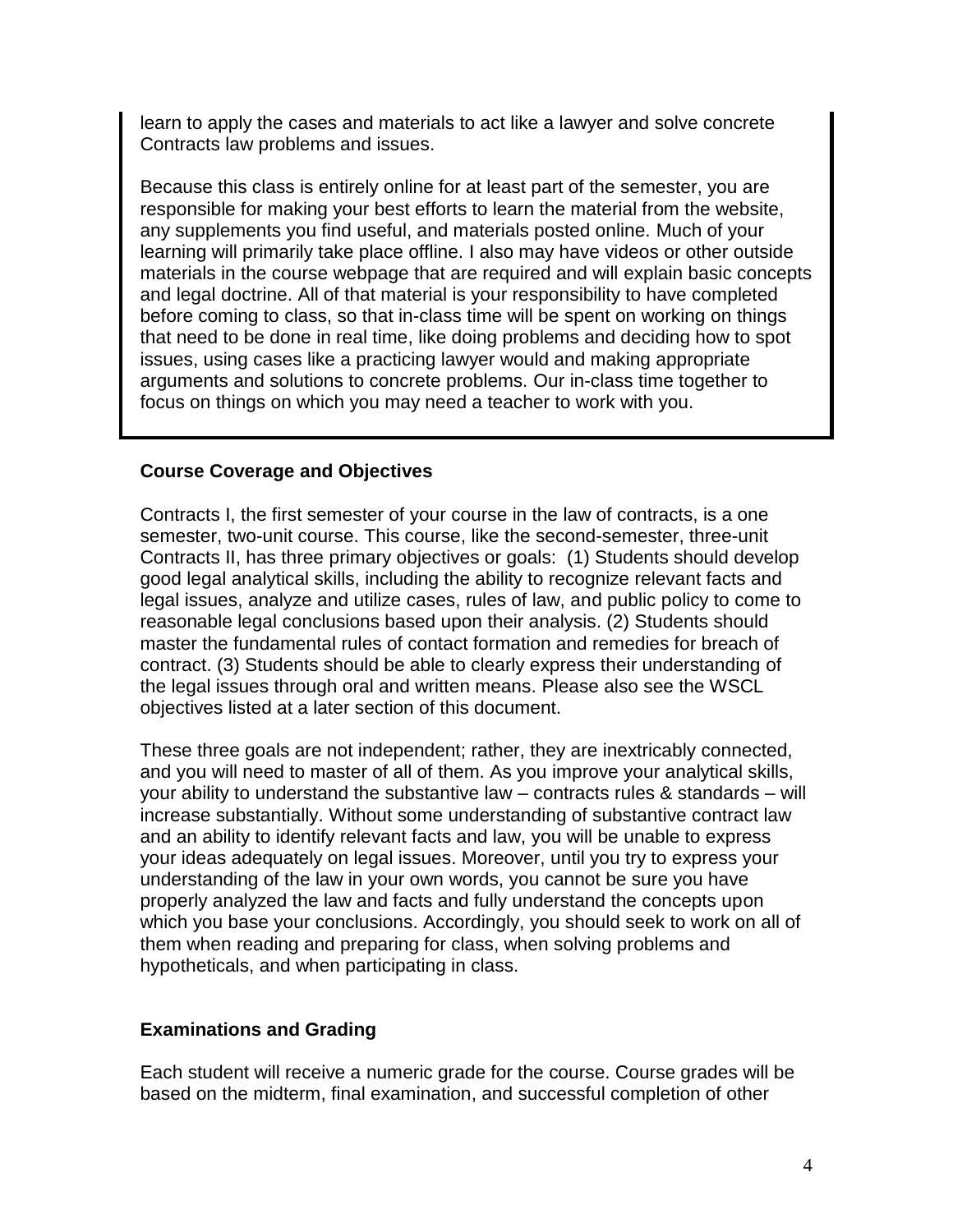exercises and quizzes given throughout the semester as well as class participation. The various final grade components are described below.

There is a required course webpage in this class. You will need to sign up for the course webpage and access the course webpage *well before the first class* meeting to complete all the tasks for that first class in addition to the readings. To access the course webpage, go to [https://lawschool.lexisnexis.com](https://lawschool.lexisnexis.com/) then search for Lexis Classroom and our course. You will need a passcode to access the course. *The passcode is "***FWMFRF***" (no quotation marks).*

**Midterm:** There will be a graded midterm in this course that will count as 15% of your final course grade. The midterm is planned for week 8, March 21, 2022. Format and further information to be available later in the semester.

**Comprehension Checks/Quizzes**: There will be graded online comprehension checks/quizzes. For short answer and multiple-choice comprehension checks, your score will be based on the average of all your times taking the quiz, so you will want to make your best efforts on the first attempt. But each quiz may be repeated until you pass – your eventual pass is factored into the average score and noted in the record of class assignments. *The total of your scores on all your comprehension checks/quizzes will figure into your final grade along with your class participation points for a total of 10%.* The dates of supplemental lectures and assignments, if any, will be determined throughout the semester. They will be announced on the course webpage.

**Class Participation**: Class participation is expected and will count towards the overall course grade along with the comprehension checks/quiz points for a total of 10% of the final grade.

**Final Exam**: The final examination will count 75% of the course grade. The final exam will consist of various components that will include a multiple-choice section and an essay section. Details will be announced on the course webpage as soon as they become available.

## **Participation and Attendance**

Legal Education is a cooperative venture. My commitment to you is to be as prepared as possible for every class session, to have read and thought about the material in advance of the class, and to participate fully in the classroom. I expect no less of you than I do of myself. I do not expect you to know the answer to every question; I do expect that you will use your best efforts.

A significant share of the participation burden is on you, the student. We will use the course website, casebook, PowerPoint, online tools, and other materials in class, and you need access to them all as we discuss them. While I will strongly participate in helping your learning, the bulk of that responsibility is yours.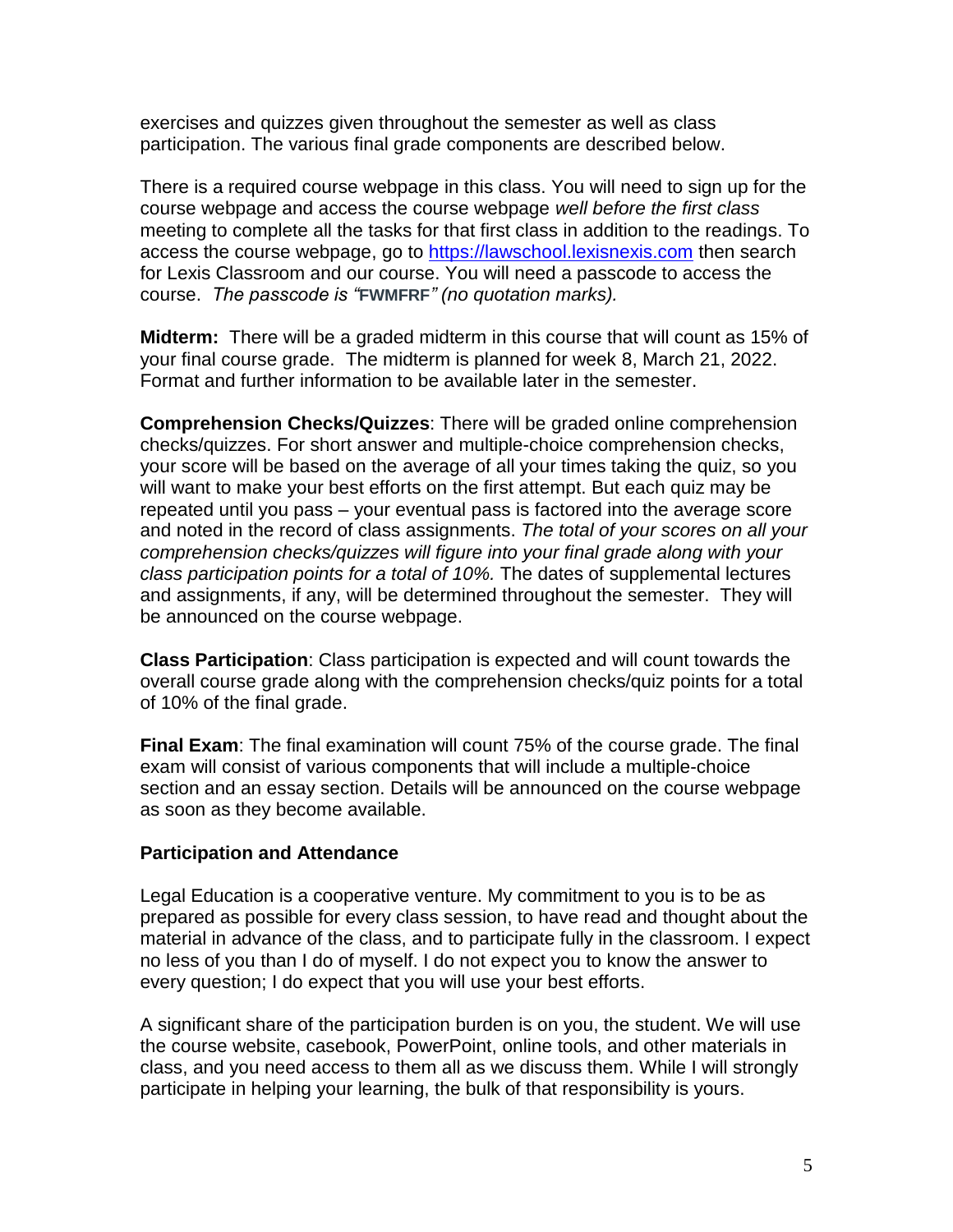Success in Contracts will not come from being a passive absorber of knowledge, but only from active engagement with the material, cases and problems.

Classes begin promptly at the scheduled time. Please be in the room and ready for the start of class. Students who arrive late disrupt the learning process for others and for me.

Attendance and participation are required for all classes. There are no excused or unexcused absences. **In accordance with the WSCL student handbook, if you miss more than two (2) classes, you will be academically dismissed from the course.** Additionally, if you arrive late or depart early without permission, you may be marked absent for the entire session.

#### **Disability Services Statement:**

Western State College of Law provides accommodations to qualified students with disabilities. The Disabilities Services Office assists qualified students with disabilities in acquiring reasonable and appropriate accommodations and in supporting equal access to services, programs, and activities at Western State College of Law.

To seek reasonable accommodations, a student must contact Senior Assistant Dean Donna Espinoza, Student Services Director and Disabilities Services Coordinator, whose office is in the Students Services suite. Dean Espinoza's phone number and email address are: (714) 459-1117; [despinoza@wsulaw.edu.](mailto:despinoza@wsulaw.edu) When seeking accommodations, a student should notify Dean Espinoza of her or his specific limitations and, if known, her or his specific requested accommodations. Students who seek accommodations will be asked to supply medical documentation of the need for accommodation. Classroom accommodations are not retroactive, but are effective only upon the student sharing approved accommodations with the instructor or professor. Therefore, students are encouraged to request accommodations as early as feasible with Dean Espinoza to allow for time to gather necessary documentation. If you have a concern or complaint in this regard, please notify Dean Espinoza; or please notify Dean Allen Easley at [aeasley@wsulaw.edu](mailto:aeasley@wsulaw.edu) or (714) 459-1168. Complaints will be handled in accordance with the College of Law's "Policy against Discrimination and Harassment."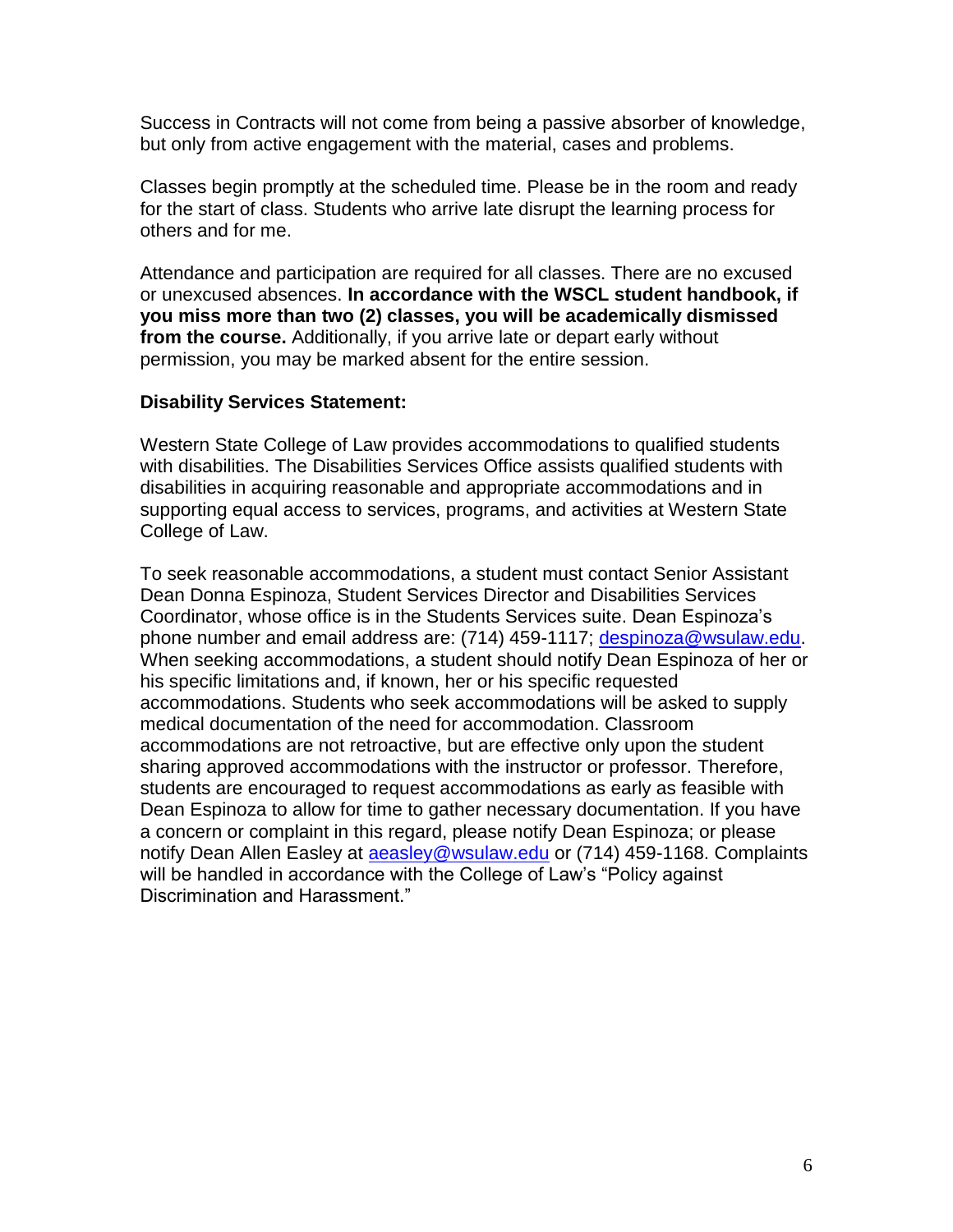## **Reading Assignments and Class Preparation Assignments: TOPIC and PAGES**

All pages are for the required textbook. Pages in parentheses are recommended as background to help you understand the other assigned pages. The recommended material is important, but it will not generally be discussed in class. *The weeks assigned are guidelines, not guarantees.* Each class goes at its own pace; as the semester progresses, the exact timing of assignments will become more accurate. However, the listed pacing is the planned progression. Any changes will be announced on the course webpage.

#### *For the first class you have two assignments:*

- *1. The materials, Webcourse discussions, YouTube clips, and questions listed on the course webpage;*
- *2. The first set of case readings in the casebook listed below.*

The course webpage for this course is located at

https://www.lexisnexis.com/lawschool/ - then search for Lexis Classroom and our course. You will need a passcode to access the course. The passcode is: *"***FWMFRF***" (no quotation marks).* You will need to sign up for the course webpage and access that webpage *before the first day of class* in order to get the links to the YouTube videos and other course material for that first day.

There are also mandatory comprehension checks/quizzes and/or questions about the cases in the readings each week. Before class starts on Monday of each week, you must complete the comprehension checks/quizzes and/or upload your answers to the questions online in the designated area of the course webpage when the assignment requires it. You should also bring a copy of your answers to class for that week since you will need them as references for the class discussion of those cases. If your assignment for that week does not require you to turn it in online, you will just need to bring a copy of your answers to class for that week. As noted above, your participation grade for this class is based in part on these assignments.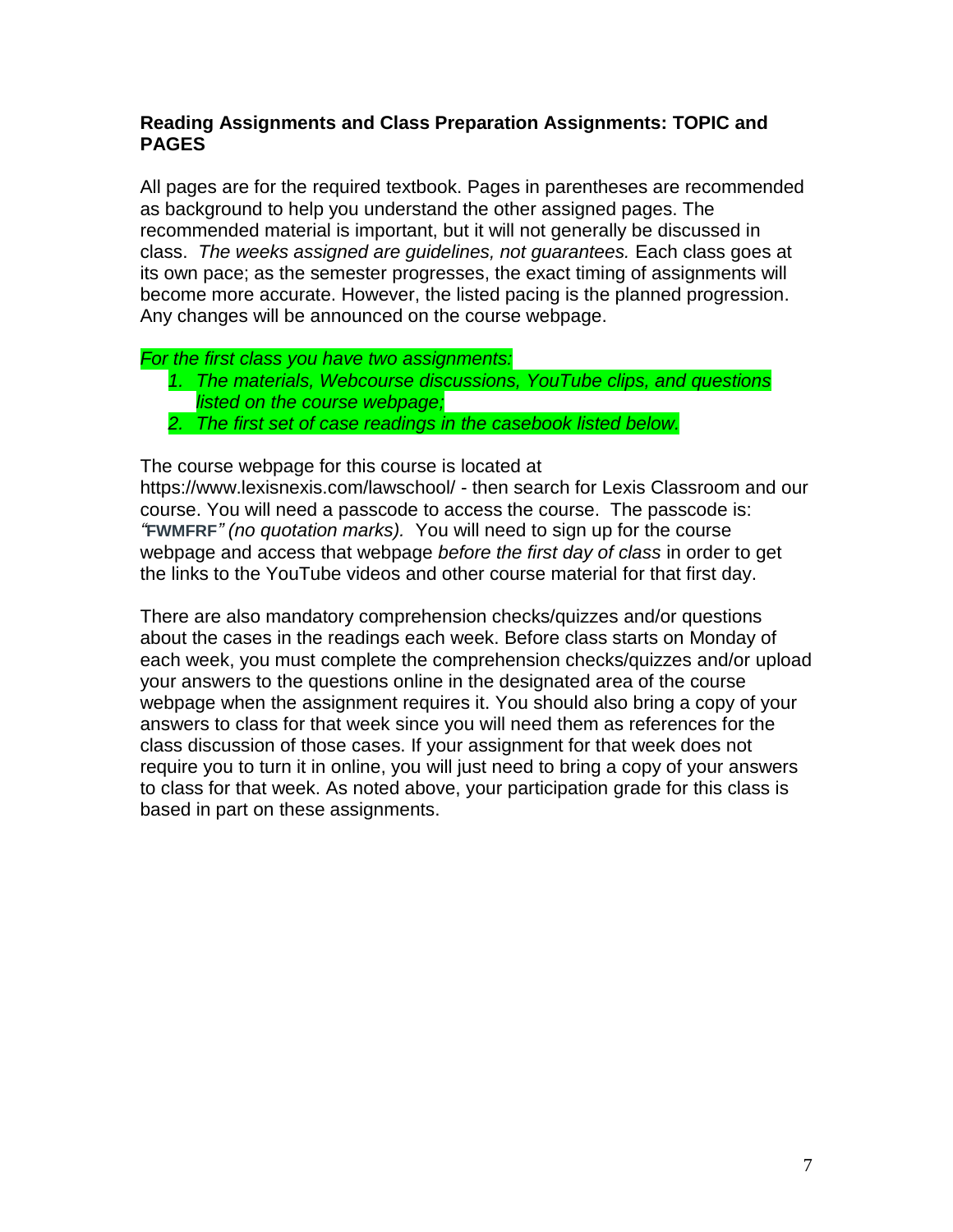| <b>Schedule and Topics</b>                                                                        | <b>Assignments and Casebook pages</b><br>Pages in parentheses are for<br>background. But they are important<br>enough to include in assignments |
|---------------------------------------------------------------------------------------------------|-------------------------------------------------------------------------------------------------------------------------------------------------|
| Week 1: What is a contract and the<br>lawyer's role                                               | 12-18, (21-29 - Pay attention to<br>materials on the Restatements and<br>UCC), 29-37<br>+ Comprehension Check &<br>Discussion Items on webpage  |
| Week 2: Mutual Assent                                                                             | 44-55, 64-70                                                                                                                                    |
| Week 3: Offers and responses $-1$                                                                 | $(78-81), 81-99, 103-116$                                                                                                                       |
| Week 4: Offers and responses $-2$                                                                 | 116-120, 122-126, 131, 132-142                                                                                                                  |
| Week 5: Offers and responses $-3$                                                                 | 142-145, 147-150, 156-175                                                                                                                       |
| Week 6: Deficient terms                                                                           | 225-243, 252-260                                                                                                                                |
| Week 7: Consideration - 1                                                                         | 271-275, 285-291                                                                                                                                |
| Week 8: Midterm                                                                                   |                                                                                                                                                 |
| Week 9: Consideration $-2$                                                                        | 292-293, 296-301, 309-311,<br>Restatement 2d, §89D(a), @p. 305                                                                                  |
| <b>Week 10: Promissory Estoppel</b>                                                               | 326-327, 346-363                                                                                                                                |
| Week 11: Defenses to Formation:<br>Fraud, misrepresentation, non-<br>disclosure, lack of capacity | 387-401                                                                                                                                         |
| Week 12: Defenses to Formation:<br>Duress, public policy                                          | 402-407, 414-429                                                                                                                                |
| <b>Week 13: Defenses to Formation:</b><br>Unconscionability, mistake                              | 429-437, 439-455                                                                                                                                |
| Week 14: A look back                                                                              |                                                                                                                                                 |

*MIDTERM and FINAL EXAM: Cumulative from beginning of semester to that point in the course; format to be determined.*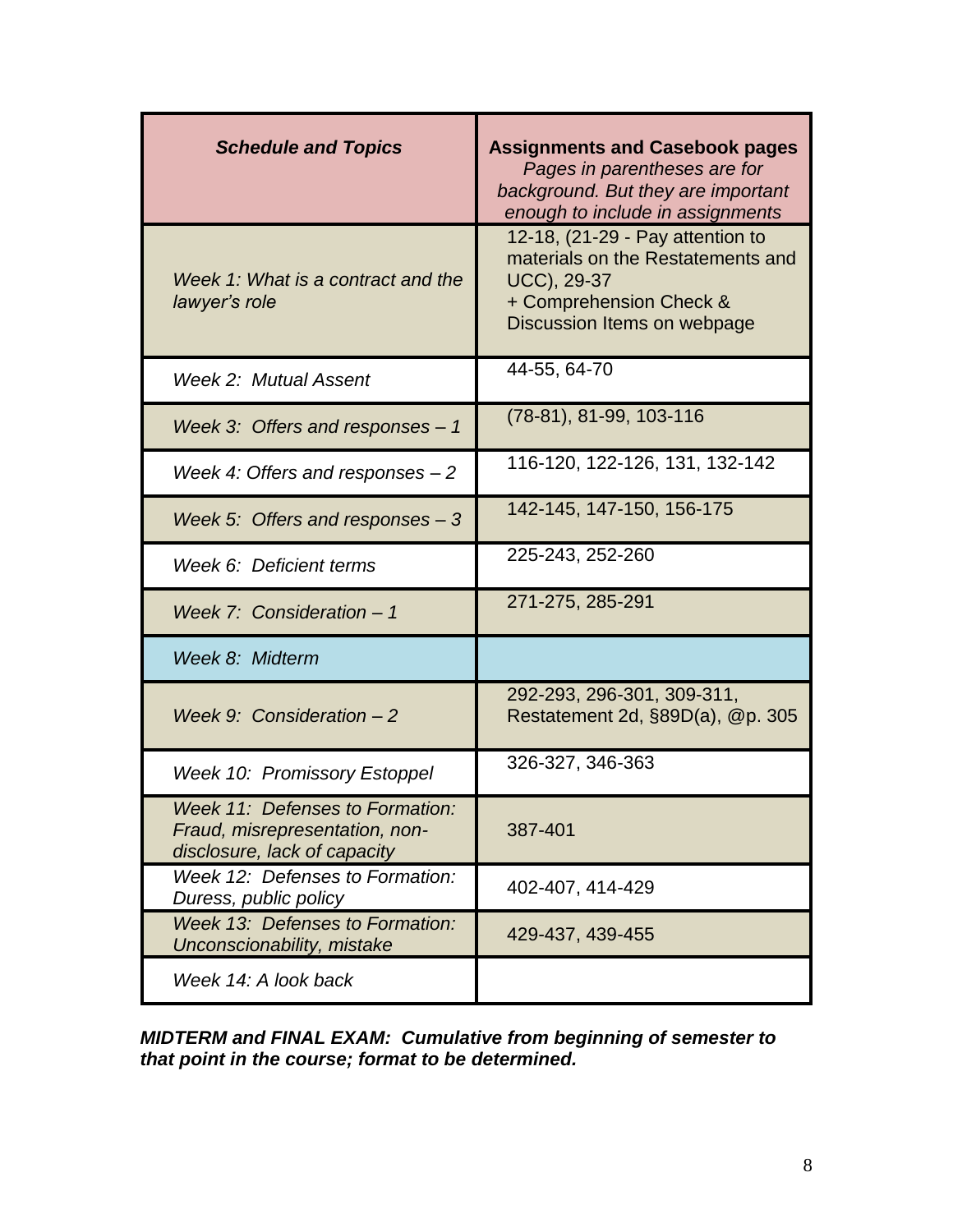#### **The following are explicit goals and objectives for this course:**

#### **Doctrinal Knowledge**

Students will demonstrate knowledge of the substantive law of Contracts 1, including formation issues, mutual assent, manifestation of intent to be bound, offer and acceptance, certainty in terms, consideration, promissory estoppel, and defenses to contract formation.

#### **Legal Analysis**

Students will demonstrate the ability to identify the factual and legal issues implicated by a fact pattern and to appropriately use cases (including identifying the salient features of an appropriate precedent case, identifying legally significant similarities or differences between the precedent case and a fact pattern and explaining why those are legally significant) and rules (including the ability to connect legally significant facts in a fact pattern to the rule) to predict how a court would decide the issue. Students will also demonstrate the ability to identify and evaluate the public policies of a precedent case or rule, and be able to evaluate how public policy can impact the application of a rule to the legal issue.

#### **Advocacy of Legal Argument**

Students will demonstrate the ability, in both oral and written formats, to evaluate the legal, economic and social strengths and weaknesses of a case and use case and statutory authority as well as public policy to persuade others. Making policy-based arguments includes the ability to identify and evaluate the public policies of a precedent case or rule and their implications, and be able to assert such appropriate arguments to support a particular application or distinction of a precedent case to a legal controversy or a particular resolution of the application of a rule to the legal controversy.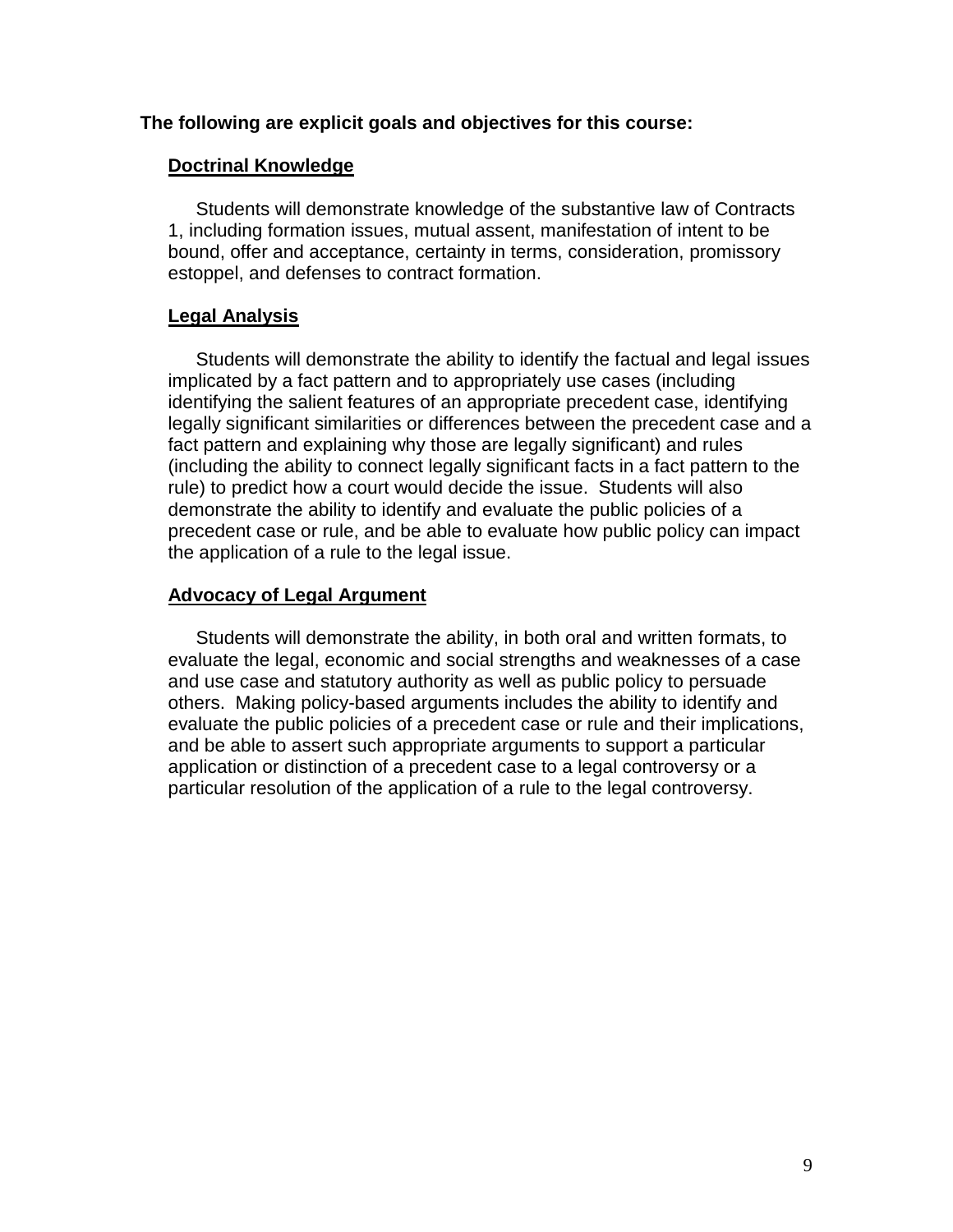#### **Western State College of Law – Programmatic Learning Outcomes**

**Western State College of Law's curriculum is designed so that every student achieves a level of competency prior to graduation in each of the eight Programmatic Learning Outcomes listed below:**

#### **Doctrinal Knowledge**

Students will demonstrate knowledge of substantive and procedural law in the core curriculum subjects, including Contracts, Criminal Law, Criminal Procedure, Torts, Real Property, Business Association, Evidence, Civil Procedures, Constitutional Law, Estates, Community Property, Remedies, and Professional Responsibility.

## **Practice Skills**

Students will demonstrate the development of other law practice skills. Each student's chosen outcomes within this category will be varied based on the student's particular interests, coursework and work experiences. They may include, but are not limited to, the following topics: oral presentation and advocacy; interviewing; counseling; client service and business development; negotiations, mediation, arbitration, or other alternate dispute resolution methods; advanced legal research and writing (excluding purely academic papers and the first four units earned in introductory first-year legal research and writing class); applied legal writing such as drafting contracts, pleadings, other legal instruments; law practice management or the use of technology in law practice; cultural competency; collaboration or project management; financial analysis, such as accounting, budgeting project management, and valuation; cost benefit analysis in administrative agencies; use of technology, data analyses, or predictive coding; business strategy and behavior; pre-trial preparation, fact investigation, such as discovery, ediscovery, motion practice, assessing evidence, or utilizing experts; trial practice; professional civility and applied ethics; a law clinic that includes a classroom component; or a legal externship that includes a classroom component.

## **Legal Analysis**

Students will demonstrate the ability to identify the factual and legal issues implicated by a fact pattern and to appropriately use cases (including identifying the salient features of an appropriate precedent case, identifying legally significant similarities or differences between the precedent case and a fact pattern and explaining why those are legally significant) and rules (including the ability to connect legally significant facts in a fact pattern to the rule) to predict how a court would decide the issue. Students will also demonstrate the ability to identify and evaluate the public policies of a precedent case or rule, and be able to evaluate how public policy can impact the application of a rule to the legal issue.